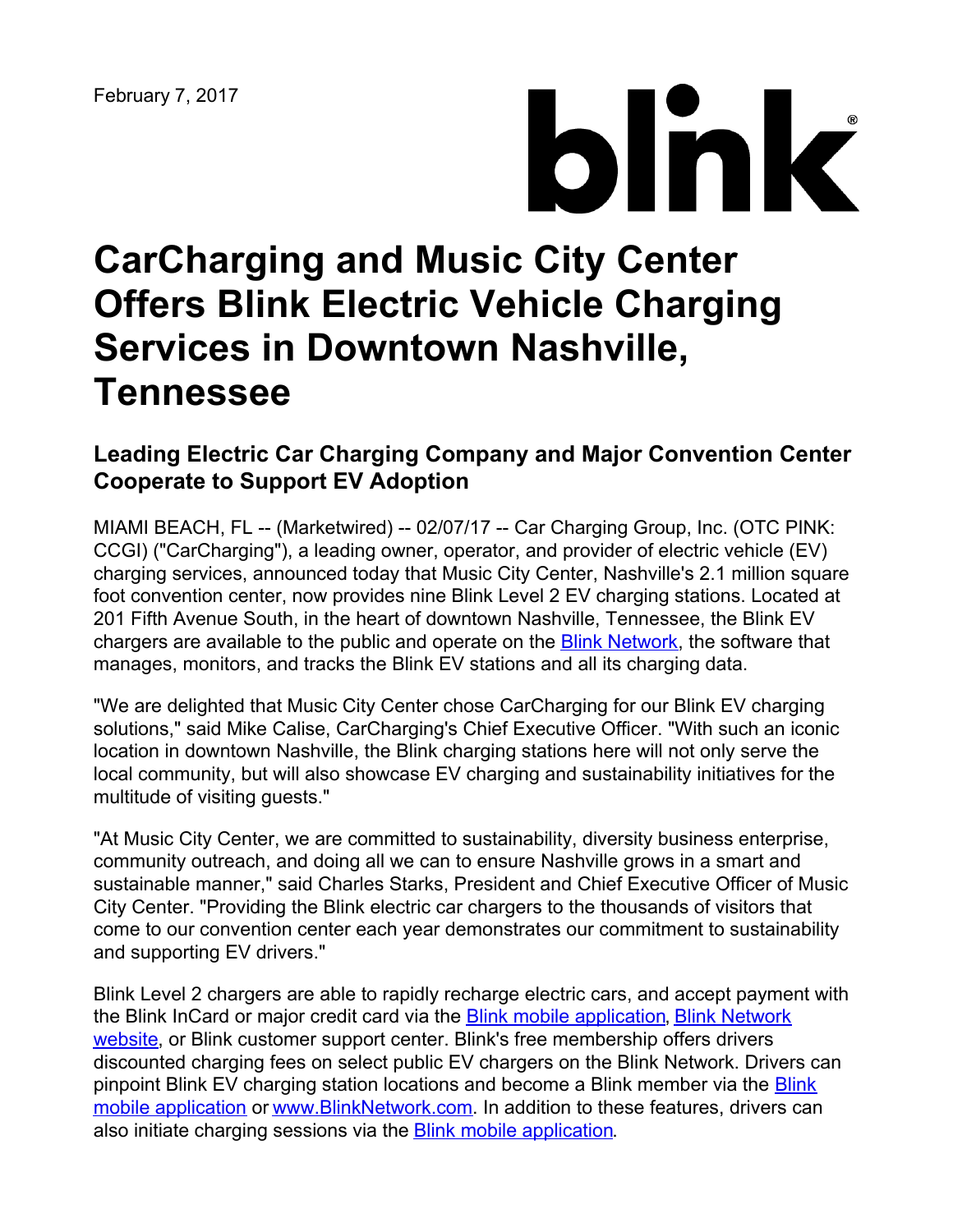#### *About Car Charging Group, Inc.*

Car Charging Group, Inc. (OTC PINK: CCGI) is a leader in nationwide public electric vehicle (EV) charging services, enabling EV drivers to easily recharge at locations throughout the United States. Headquartered in Miami Beach, Florida with offices in Los Gatos, California and Phoenix, Arizona, CarCharging's business is designed to accelerate the adoption of public EV charging.

CarCharging offers EV charging equipment and connectivity to the **Blink [Network](http://ctt.marketwire.com/?release=1295956&id=10913479&type=1&url=http%3a%2f%2fwww.blinknetwork.com%2f)**, a cloudbased software that operates, manages, and tracks the Blink EV charging stations and all the associated data. The Company also provides residential EV charging solutions for single-family homes.

CarCharging has strategic property partners across multiple business sectors including multifamily residential and commercial properties, airports, colleges, municipalities, parking garages, shopping malls, retail parking, schools, and workplaces.

For more information about CarCharging, please visit[www.CarCharging.com](http://ctt.marketwire.com/?release=1295956&id=10913482&type=1&url=http%3a%2f%2fwww.carcharging.com%2f) and [www.BlinkNetwork.com](http://ctt.marketwire.com/?release=1295956&id=10913485&type=1&url=http%3a%2f%2fwww.blinknetwork.com%2f)

#### *About Music City Center*

The Music City Center is Nashville's convention center located in the heart of downtown. The 2.1 million square foot facility opened in 2013 and was built so that Nashville could host large, city-wide conventions in the downtown area.

#### *Forward-Looking Safe Harbor Statement:*

This press release contains forward-looking statements as defined within Section 27A of the Securities Act of 1933, as amended, and Section 21E of the Securities Exchange Act of 1934, as amended. By their nature, forward-looking statements and forecasts involve risks and uncertainties because they relate to events and depend on circumstances that will occur in the near future. Those statements include statements regarding the intent, belief or current expectations of Car Charging Group, Inc., and members of its management as well as the assumptions on which such statements are based. Prospective investors are cautioned that any such forward-looking statements are not guarantees of future performance and involve risks and uncertainties, and that actual results may differ materially from those contemplated by such forward-looking statements. The Company undertakes no obligation to update or revise forward-looking statements to reflect changed conditions.

#### *Investor Relations and Media Contacts:*

*CarCharging Media Contact:* Suzanne Tamargo [Suzanne@CarCharging.com](mailto:Suzanne@CarCharging.com)

*Music City Center Media Contact:* Mary Brette Clippard [mary.clippard@nashvillemcc.com](mailto:mary.clippard@nashvillemcc.com)

(615) 401-1420